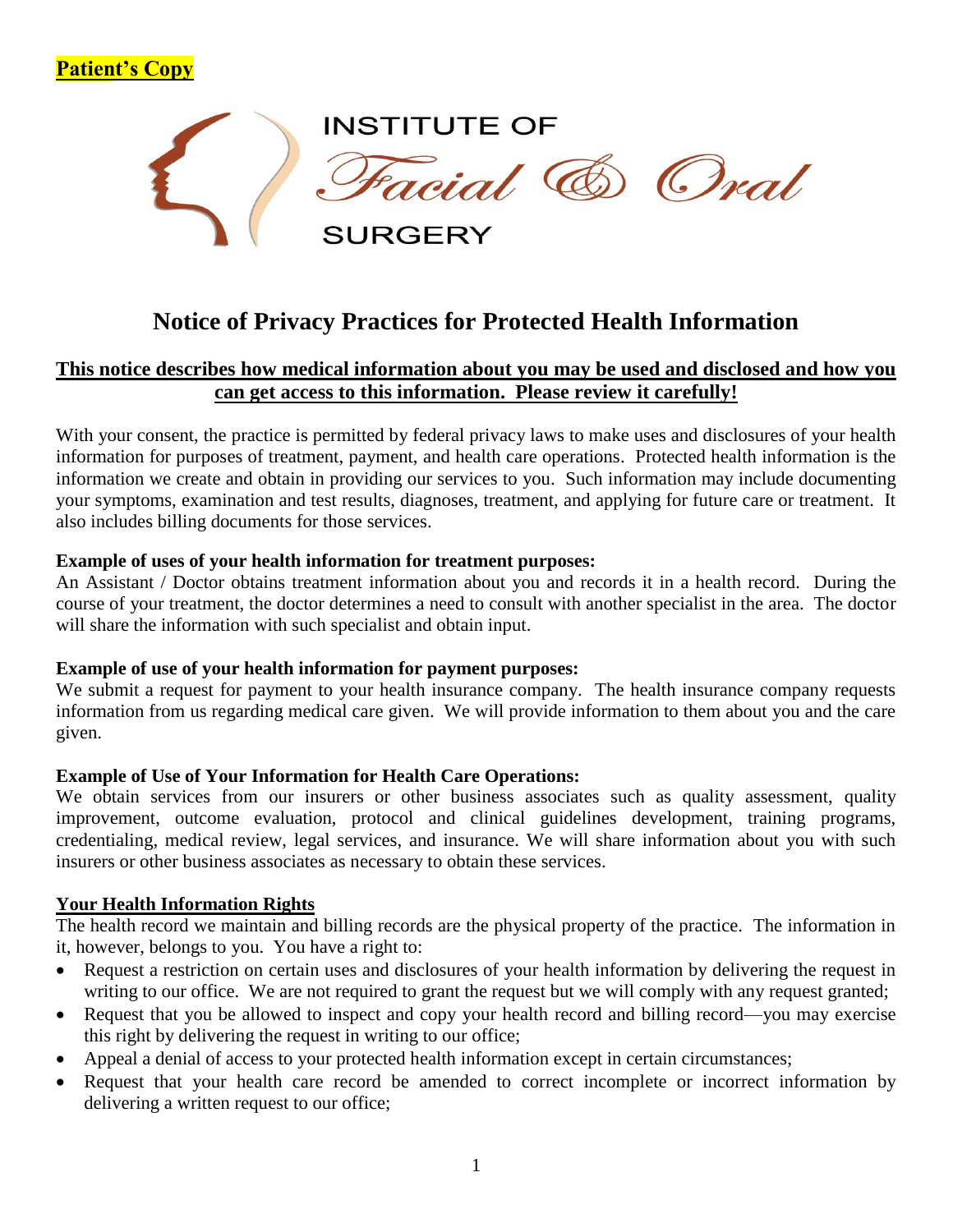# **Patient's Copy**

- File a statement of disagreement if your amendment is denied, and require that the request for amendment and any denial be attached in all future disclosures of your protected health information;
- Obtain an accounting of disclosures of your health information as required to be maintained by law by delivering a written request to our office. An accounting will not include internal uses of information for treatment, payment, or operations, disclosures made to you or made at your request, or disclosures made to family members or friends in the course of providing care;
- Request that communication of your health information be made by alternative means or at an alternative location by delivering the request in writing to our office; and,
- Revoke authorizations that you made previously to use or disclose information except to the extent information or action has already been taken by delivering a written revocation to our office.

If you want to exercise any of the above rights, please contact **[Sophia Ahmad-Ashby (Office Manager), (703) 729-0077, 44115 Woodridge Parkway, Suite 200, Leesburg, VA 20176],** in person or in writing, during normal hours. **She** will provide you with assistance on the steps to take to exercise your rights.

# **Our Responsibilities**

The practice is required to:

- Maintain the privacy of your health information as required by law;
- Provide you with a notice of our duties and privacy practices as to the information we collect and maintain about you;
- Abide by the terms of this Notice;
- Notify you if we cannot accommodate a requested restriction or request; and
- Accommodate your reasonable requests regarding methods to communicate health information with you.

We reserve the right to amend, change, or eliminate provisions in our privacy practices and access practices and to enact new provisions regarding the protected health information we maintain. If our information practices change, we will amend our Notice. You are entitled to receive a revised copy of the Notice by calling and requesting a copy of our "Notice" or by visiting our office and picking up a copy.

# **To Request Information or File a Complaint**

If you have questions, would like additional information, or want to report a problem regarding the handling of your information, you may contact **[Sophia Ahmad-Ashby, Office Manager, and 703 729 0077].**

Additionally, if you believe your privacy rights have been violated, you may file a written complaint at our office by delivering the written complaint to **[Office Manager.]** You may also file a complaint by mailing it or e-mailing it to the Secretary of Health and Human Services whose street address and phone number. [200 Independence Avenue, S.W., Washington, D.C. 20201, P: 1(877) 696-6775**]**

- We cannot, and will not, require you to waive the right to file a complaint with the Secretary of Health and Human Services (HHS) as a condition of receiving treatment from the practice.
- We cannot, and will not, retaliate against you for filing a complaint with the Secretary.

# **Other Disclosures and Uses**

# **Notification**

Unless you object, we may use or disclose your protected health information to notify, or assist in notifying, a family member, personal representative, or other person responsible for your care, about your location, and about your general condition, or your death.